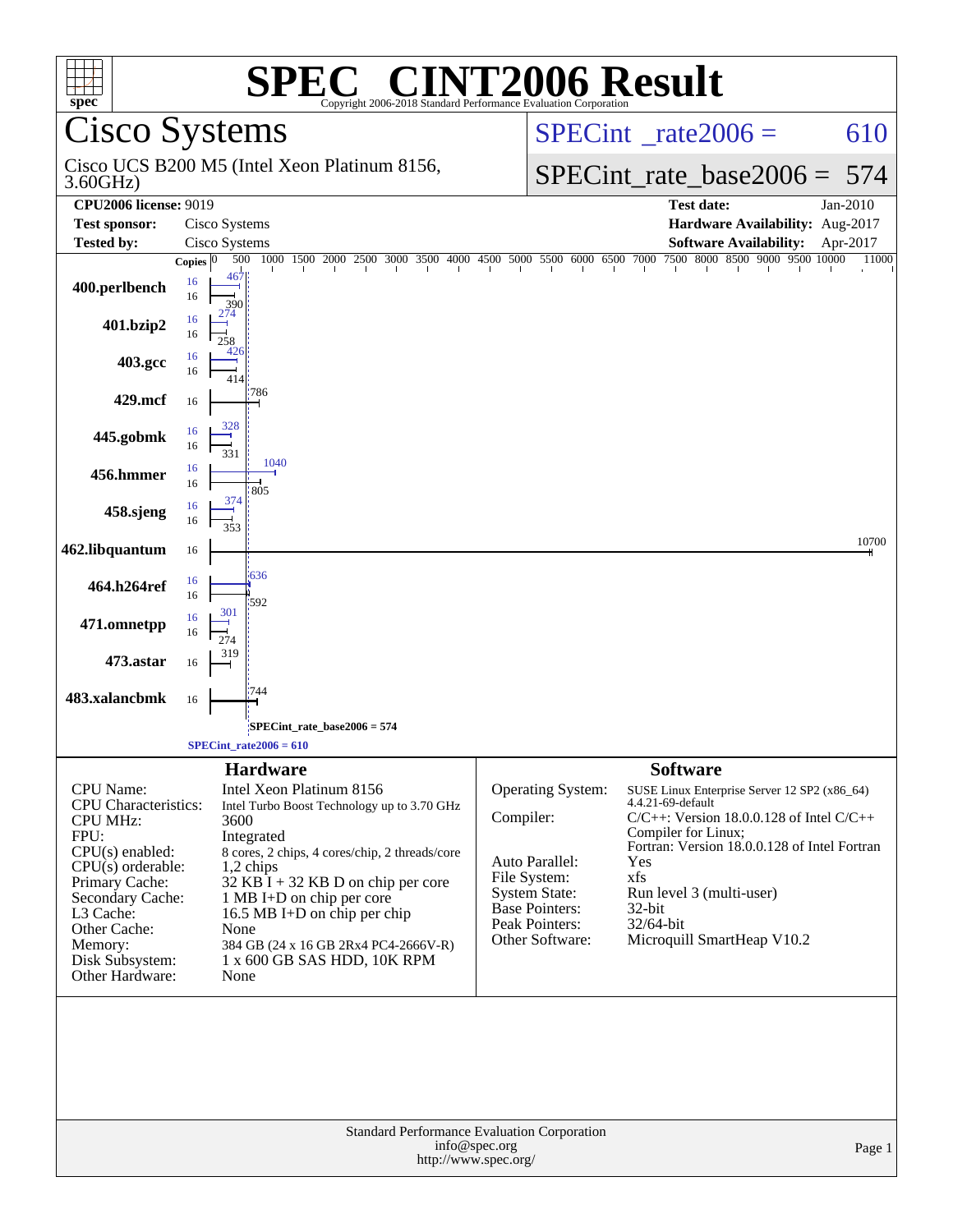

## Cisco Systems

3.60GHz) Cisco UCS B200 M5 (Intel Xeon Platinum 8156, SPECint rate $2006 = 610$ 

### [SPECint\\_rate\\_base2006 =](http://www.spec.org/auto/cpu2006/Docs/result-fields.html#SPECintratebase2006) 574

**[CPU2006 license:](http://www.spec.org/auto/cpu2006/Docs/result-fields.html#CPU2006license)** 9019 **[Test date:](http://www.spec.org/auto/cpu2006/Docs/result-fields.html#Testdate)** Jan-2010 **[Test sponsor:](http://www.spec.org/auto/cpu2006/Docs/result-fields.html#Testsponsor)** Cisco Systems **[Hardware Availability:](http://www.spec.org/auto/cpu2006/Docs/result-fields.html#HardwareAvailability)** Aug-2017 **[Tested by:](http://www.spec.org/auto/cpu2006/Docs/result-fields.html#Testedby)** Cisco Systems **[Software Availability:](http://www.spec.org/auto/cpu2006/Docs/result-fields.html#SoftwareAvailability)** Apr-2017

#### **[Results Table](http://www.spec.org/auto/cpu2006/Docs/result-fields.html#ResultsTable)**

|                    | <b>Base</b>   |                |              |                                                                                                          |       |                | <b>Peak</b> |               |                |              |                |              |                |              |
|--------------------|---------------|----------------|--------------|----------------------------------------------------------------------------------------------------------|-------|----------------|-------------|---------------|----------------|--------------|----------------|--------------|----------------|--------------|
| <b>Benchmark</b>   | <b>Copies</b> | <b>Seconds</b> | <b>Ratio</b> | <b>Seconds</b>                                                                                           | Ratio | <b>Seconds</b> | Ratio       | <b>Copies</b> | <b>Seconds</b> | <b>Ratio</b> | <b>Seconds</b> | <b>Ratio</b> | <b>Seconds</b> | <b>Ratio</b> |
| 400.perlbench      | 16            | 401            | 389          | 398                                                                                                      | 393   | 401            | <b>390</b>  | 16            | 335            | 467          | 336            | 465          | 335            | 467          |
| 401.bzip2          | 16            | 595            | 260          | 597                                                                                                      | 258   | 598            | 258         | 16            | 564            | 274          | 564            | 274          | 567            | 272          |
| $403.\mathrm{gcc}$ | 16            | 310            | 415          | 311                                                                                                      | 414   | 311            | 414         | 16            | 303            | 425          | 302            | 426          | 303            | <u>426</u>   |
| $429$ .mcf         | 16            | 186            | 786          | 185                                                                                                      | 790   | 186            | 784I        | 16            | 186            | 786          | 185            | 790          | 186            | 784          |
| $445$ .gobm $k$    | 16            | 507            | 331          | 507                                                                                                      | 331   | 507            | 331         | 16            | 511            | 328          | 511            | 328          | 512            | 328          |
| 456.hmmer          | 16            | 186            | 802          | 185                                                                                                      | 805   | 185            | 807         | 16            | 143            | 1040         | 143            | 1040         | 143            | 1040         |
| $458$ .sjeng       | 16            | 548            | 353          | 548                                                                                                      | 353   | 547            | 354         | 16            | 517            | 374          | 518            | 374          | 517            | 374          |
| 462.libquantum     | 16            | 31.1           | 10700        | 31.1                                                                                                     | 10700 | 31.2           | 10600       | 16            | 31.1           | 10700        | 31.1           | 10700        | 31.2           | 10600        |
| 464.h264ref        | 16            | 571            | 620          | 598                                                                                                      | 592   | 600            | 591         | 16            | 557            | 636          | 549            | 646          | 570            | 621          |
| 471.omnetpp        | 16            | 365            | 274          | 365                                                                                                      | 274   | 364            | 275         | 16            | 332            | 301          | 332            | 302          | 334            | 300          |
| $473$ . astar      | 16            | 355            | 317          | 352                                                                                                      | 319   | 351            | 320l        | 16            | 355            | 317          | 352            | 319          | 351            | 320          |
| 483.xalancbmk      | 16            | 146            | 755          | 149                                                                                                      | 741   | 148            | 744         | 16            | 146            | 755          | 149            | 741          | 148            | 744          |
|                    |               |                |              | Results appear in the order in which they were run. Bold underlined text indicates a median measurement. |       |                |             |               |                |              |                |              |                |              |

#### **[Submit Notes](http://www.spec.org/auto/cpu2006/Docs/result-fields.html#SubmitNotes)**

 The numactl mechanism was used to bind copies to processors. The config file option 'submit' was used to generate numactl commands to bind each copy to a specific processor. For details, please see the config file.

#### **[Operating System Notes](http://www.spec.org/auto/cpu2006/Docs/result-fields.html#OperatingSystemNotes)**

Stack size set to unlimited using "ulimit -s unlimited"

#### **[Platform Notes](http://www.spec.org/auto/cpu2006/Docs/result-fields.html#PlatformNotes)**

BIOS Settings: Intel HyperThreading Technology set to Enabled CPU performance set to Enterprise Power Performance Tuning set to OS SNC set to Enabled IMC Interleaving set to 1-way Interleave Patrol Scrub set to Disabled Sysinfo program /opt/cpu2006-1.2/config/sysinfo.rev6993 Revision 6993 of 2015-11-06 (b5e8d4b4eb51ed28d7f98696cbe290c1) running on linux-djj4 Mon Jan 4 23:02:10 2010 This section contains SUT (System Under Test) info as seen by some common utilities. To remove or add to this section, see: <http://www.spec.org/cpu2006/Docs/config.html#sysinfo> From /proc/cpuinfo

 model name : Intel(R) Xeon(R) Platinum 8156 CPU @ 3.60GHz Continued on next page

> Standard Performance Evaluation Corporation [info@spec.org](mailto:info@spec.org) <http://www.spec.org/>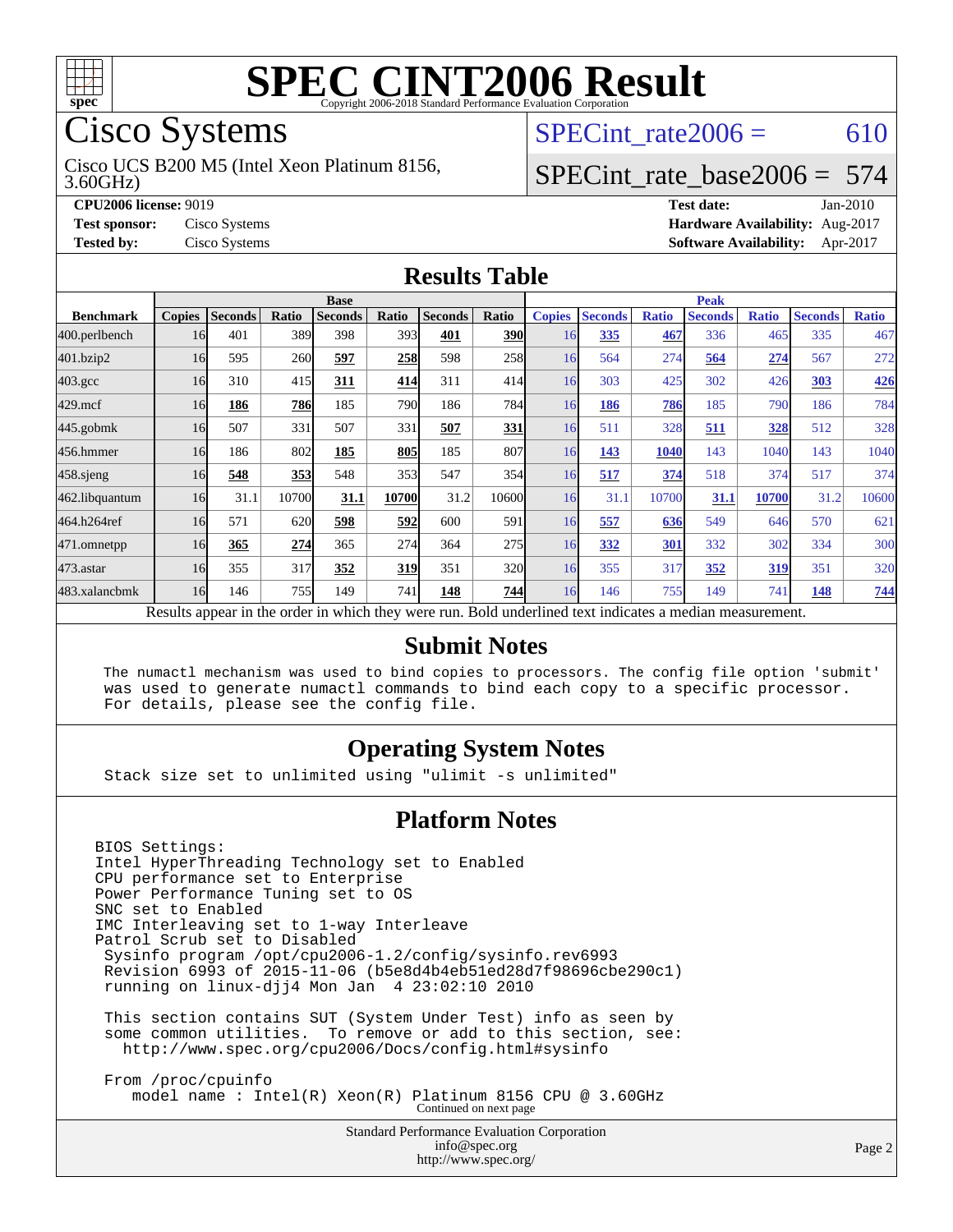

Cisco Systems

3.60GHz) Cisco UCS B200 M5 (Intel Xeon Platinum 8156, SPECint rate $2006 = 610$ 

[SPECint\\_rate\\_base2006 =](http://www.spec.org/auto/cpu2006/Docs/result-fields.html#SPECintratebase2006) 574

**[CPU2006 license:](http://www.spec.org/auto/cpu2006/Docs/result-fields.html#CPU2006license)** 9019 **[Test date:](http://www.spec.org/auto/cpu2006/Docs/result-fields.html#Testdate)** Jan-2010 **[Test sponsor:](http://www.spec.org/auto/cpu2006/Docs/result-fields.html#Testsponsor)** Cisco Systems **[Hardware Availability:](http://www.spec.org/auto/cpu2006/Docs/result-fields.html#HardwareAvailability)** Aug-2017 **[Tested by:](http://www.spec.org/auto/cpu2006/Docs/result-fields.html#Testedby)** Cisco Systems **[Software Availability:](http://www.spec.org/auto/cpu2006/Docs/result-fields.html#SoftwareAvailability)** Apr-2017

Page 3

#### **[Platform Notes \(Continued\)](http://www.spec.org/auto/cpu2006/Docs/result-fields.html#PlatformNotes)**

Standard Performance Evaluation Corporation [info@spec.org](mailto:info@spec.org) 2 "physical id"s (chips) 16 "processors" cores, siblings (Caution: counting these is hw and system dependent. The following excerpts from /proc/cpuinfo might not be reliable. Use with caution.) cpu cores : 4 siblings : 8 physical 0: cores 0 5 9 13 physical 1: cores 1 5 9 13 cache size : 16896 KB From /proc/meminfo MemTotal: 394667268 kB HugePages\_Total: 0<br>Hugepagesize: 2048 kB Hugepagesize: From /etc/\*release\* /etc/\*version\* SuSE-release: SUSE Linux Enterprise Server 12 (x86\_64) VERSION = 12 PATCHLEVEL = 2 # This file is deprecated and will be removed in a future service pack or release. # Please check /etc/os-release for details about this release. os-release: NAME="SLES" VERSION="12-SP2" VERSION\_ID="12.2" PRETTY\_NAME="SUSE Linux Enterprise Server 12 SP2" ID="sles" ANSI\_COLOR="0;32" CPE\_NAME="cpe:/o:suse:sles:12:sp2" uname -a: Linux linux-djj4 4.4.21-69-default #1 SMP Tue Oct 25 10:58:20 UTC 2016 (9464f67) x86\_64 x86\_64 x86\_64 GNU/Linux run-level 3 Jan 4 17:53 SPEC is set to: /opt/cpu2006-1.2 Filesystem Type Size Used Avail Use% Mounted on /dev/sda1 xfs 559G 42G 518G 8% / Additional information from dmidecode: Warning: Use caution when you interpret this section. The 'dmidecode' program reads system data which is "intended to allow hardware to be accurately determined", but the intent may not be met, as there are frequent changes to hardware, firmware, and the "DMTF SMBIOS" standard. BIOS Cisco Systems, Inc. B200M5.3.2.1d.5.0727171353 07/27/2017 Memory: 24x 0xCE00 M393A2G40EB2-CTD 16 GB 2 rank 2666 MHz Continued on next page

<http://www.spec.org/>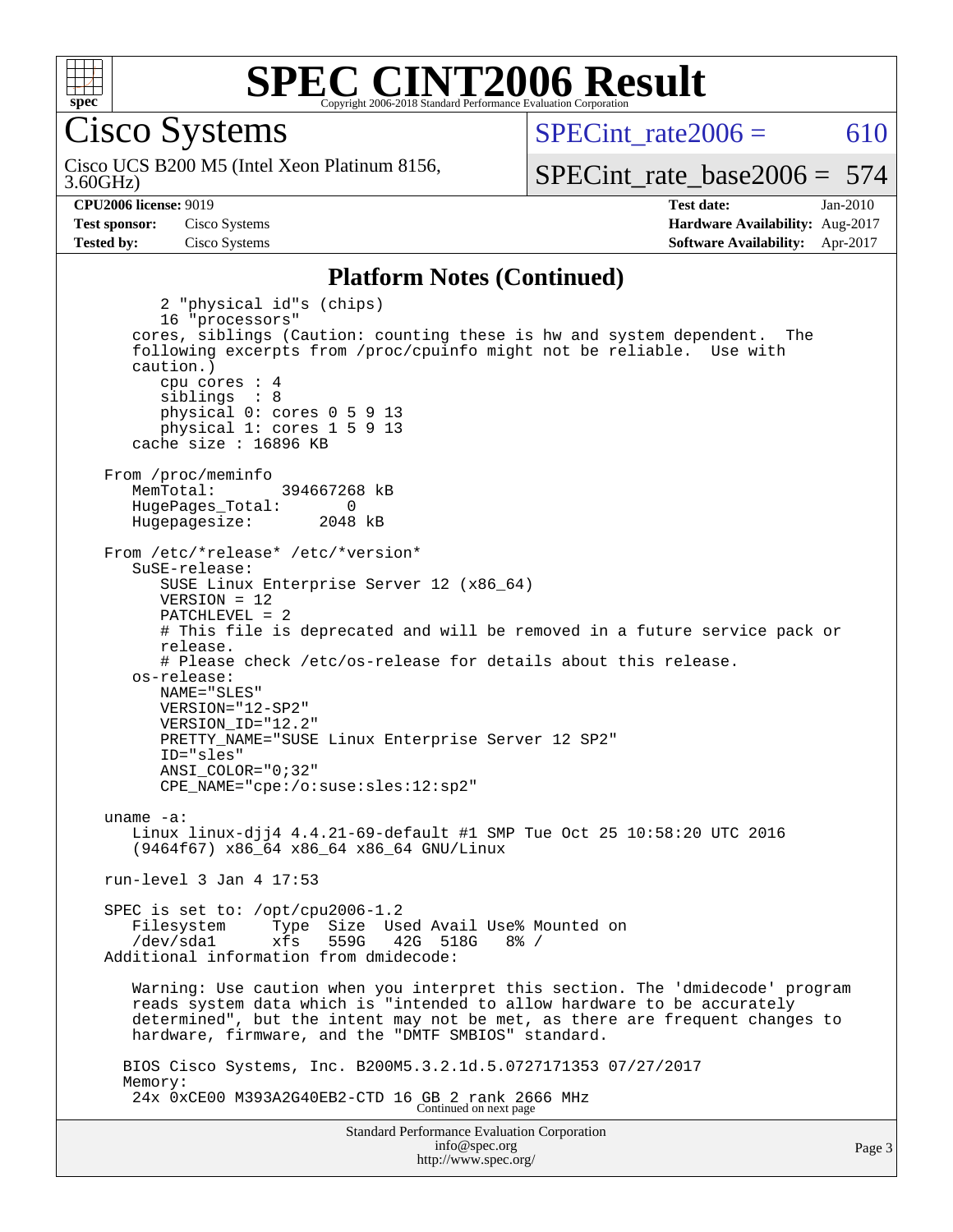

Cisco Systems

SPECint rate $2006 = 610$ 

3.60GHz) Cisco UCS B200 M5 (Intel Xeon Platinum 8156, [SPECint\\_rate\\_base2006 =](http://www.spec.org/auto/cpu2006/Docs/result-fields.html#SPECintratebase2006) 574

**[CPU2006 license:](http://www.spec.org/auto/cpu2006/Docs/result-fields.html#CPU2006license)** 9019 **[Test date:](http://www.spec.org/auto/cpu2006/Docs/result-fields.html#Testdate)** Jan-2010 **[Test sponsor:](http://www.spec.org/auto/cpu2006/Docs/result-fields.html#Testsponsor)** Cisco Systems **[Hardware Availability:](http://www.spec.org/auto/cpu2006/Docs/result-fields.html#HardwareAvailability)** Aug-2017 **[Tested by:](http://www.spec.org/auto/cpu2006/Docs/result-fields.html#Testedby)** Cisco Systems **[Software Availability:](http://www.spec.org/auto/cpu2006/Docs/result-fields.html#SoftwareAvailability)** Apr-2017

#### **[Platform Notes \(Continued\)](http://www.spec.org/auto/cpu2006/Docs/result-fields.html#PlatformNotes)**

(End of data from sysinfo program)

#### **[General Notes](http://www.spec.org/auto/cpu2006/Docs/result-fields.html#GeneralNotes)**

Environment variables set by runspec before the start of the run: LD\_LIBRARY\_PATH = "/opt/intel/compilers\_and\_libraries\_2018.0.128/linux/compiler/lib/ia32:/opt/intel/compilers\_and\_libraries\_2018.0.128/linux/compiler/lib/intel64:/opt/cpu2006-1.2/sh10.2"

 Binaries compiled on a system with 1x Intel Core i7-4790 CPU + 32GB RAM memory using Redhat Enterprise Linux 7.2 Transparent Huge Pages enabled with: echo always > /sys/kernel/mm/transparent\_hugepage/enabled Filesystem page cache cleared with: shell invocation of 'sync; echo 3 > /proc/sys/vm/drop\_caches' prior to run runspec command invoked through numactl i.e.: numactl --interleave=all runspec <etc>

#### **[Base Compiler Invocation](http://www.spec.org/auto/cpu2006/Docs/result-fields.html#BaseCompilerInvocation)**

[C benchmarks](http://www.spec.org/auto/cpu2006/Docs/result-fields.html#Cbenchmarks):

[icc -m32 -L/opt/intel/compilers\\_and\\_libraries\\_2018.0.128/linux/compiler/lib/ia32](http://www.spec.org/cpu2006/results/res2017q4/cpu2006-20170919-50231.flags.html#user_CCbase_intel_icc_f1cd40e6f144bded1b7a0c3b553250de)

[C++ benchmarks:](http://www.spec.org/auto/cpu2006/Docs/result-fields.html#CXXbenchmarks)

[icpc -m32 -L/opt/intel/compilers\\_and\\_libraries\\_2018.0.128/linux/compiler/lib/ia32](http://www.spec.org/cpu2006/results/res2017q4/cpu2006-20170919-50231.flags.html#user_CXXbase_intel_icpc_1c2a16043037212282641ff86d0d58ab)

#### **[Base Portability Flags](http://www.spec.org/auto/cpu2006/Docs/result-fields.html#BasePortabilityFlags)**

 400.perlbench: [-D\\_FILE\\_OFFSET\\_BITS=64](http://www.spec.org/cpu2006/results/res2017q4/cpu2006-20170919-50231.flags.html#user_basePORTABILITY400_perlbench_file_offset_bits_64_438cf9856305ebd76870a2c6dc2689ab) [-DSPEC\\_CPU\\_LINUX\\_IA32](http://www.spec.org/cpu2006/results/res2017q4/cpu2006-20170919-50231.flags.html#b400.perlbench_baseCPORTABILITY_DSPEC_CPU_LINUX_IA32) 401.bzip2: [-D\\_FILE\\_OFFSET\\_BITS=64](http://www.spec.org/cpu2006/results/res2017q4/cpu2006-20170919-50231.flags.html#user_basePORTABILITY401_bzip2_file_offset_bits_64_438cf9856305ebd76870a2c6dc2689ab) 403.gcc: [-D\\_FILE\\_OFFSET\\_BITS=64](http://www.spec.org/cpu2006/results/res2017q4/cpu2006-20170919-50231.flags.html#user_basePORTABILITY403_gcc_file_offset_bits_64_438cf9856305ebd76870a2c6dc2689ab) 429.mcf: [-D\\_FILE\\_OFFSET\\_BITS=64](http://www.spec.org/cpu2006/results/res2017q4/cpu2006-20170919-50231.flags.html#user_basePORTABILITY429_mcf_file_offset_bits_64_438cf9856305ebd76870a2c6dc2689ab) 445.gobmk: [-D\\_FILE\\_OFFSET\\_BITS=64](http://www.spec.org/cpu2006/results/res2017q4/cpu2006-20170919-50231.flags.html#user_basePORTABILITY445_gobmk_file_offset_bits_64_438cf9856305ebd76870a2c6dc2689ab) 456.hmmer: [-D\\_FILE\\_OFFSET\\_BITS=64](http://www.spec.org/cpu2006/results/res2017q4/cpu2006-20170919-50231.flags.html#user_basePORTABILITY456_hmmer_file_offset_bits_64_438cf9856305ebd76870a2c6dc2689ab) 458.sjeng: [-D\\_FILE\\_OFFSET\\_BITS=64](http://www.spec.org/cpu2006/results/res2017q4/cpu2006-20170919-50231.flags.html#user_basePORTABILITY458_sjeng_file_offset_bits_64_438cf9856305ebd76870a2c6dc2689ab) 462.libquantum: [-D\\_FILE\\_OFFSET\\_BITS=64](http://www.spec.org/cpu2006/results/res2017q4/cpu2006-20170919-50231.flags.html#user_basePORTABILITY462_libquantum_file_offset_bits_64_438cf9856305ebd76870a2c6dc2689ab) [-DSPEC\\_CPU\\_LINUX](http://www.spec.org/cpu2006/results/res2017q4/cpu2006-20170919-50231.flags.html#b462.libquantum_baseCPORTABILITY_DSPEC_CPU_LINUX) 464.h264ref: [-D\\_FILE\\_OFFSET\\_BITS=64](http://www.spec.org/cpu2006/results/res2017q4/cpu2006-20170919-50231.flags.html#user_basePORTABILITY464_h264ref_file_offset_bits_64_438cf9856305ebd76870a2c6dc2689ab) 471.omnetpp: [-D\\_FILE\\_OFFSET\\_BITS=64](http://www.spec.org/cpu2006/results/res2017q4/cpu2006-20170919-50231.flags.html#user_basePORTABILITY471_omnetpp_file_offset_bits_64_438cf9856305ebd76870a2c6dc2689ab) 473.astar: [-D\\_FILE\\_OFFSET\\_BITS=64](http://www.spec.org/cpu2006/results/res2017q4/cpu2006-20170919-50231.flags.html#user_basePORTABILITY473_astar_file_offset_bits_64_438cf9856305ebd76870a2c6dc2689ab) 483.xalancbmk: [-D\\_FILE\\_OFFSET\\_BITS=64](http://www.spec.org/cpu2006/results/res2017q4/cpu2006-20170919-50231.flags.html#user_basePORTABILITY483_xalancbmk_file_offset_bits_64_438cf9856305ebd76870a2c6dc2689ab) [-DSPEC\\_CPU\\_LINUX](http://www.spec.org/cpu2006/results/res2017q4/cpu2006-20170919-50231.flags.html#b483.xalancbmk_baseCXXPORTABILITY_DSPEC_CPU_LINUX)

### **[Base Optimization Flags](http://www.spec.org/auto/cpu2006/Docs/result-fields.html#BaseOptimizationFlags)**

[C benchmarks](http://www.spec.org/auto/cpu2006/Docs/result-fields.html#Cbenchmarks):

[-xHOST](http://www.spec.org/cpu2006/results/res2017q4/cpu2006-20170919-50231.flags.html#user_CCbase_f-xHost_e62ac3e528d1159ebbc7507f5617393f) [-ipo](http://www.spec.org/cpu2006/results/res2017q4/cpu2006-20170919-50231.flags.html#user_CCbase_f-ipo) [-O3](http://www.spec.org/cpu2006/results/res2017q4/cpu2006-20170919-50231.flags.html#user_CCbase_f-O3) [-no-prec-div](http://www.spec.org/cpu2006/results/res2017q4/cpu2006-20170919-50231.flags.html#user_CCbase_f-no-prec-div) [-qopt-prefetch](http://www.spec.org/cpu2006/results/res2017q4/cpu2006-20170919-50231.flags.html#user_CCbase_f-qopt-prefetch) [-qopt-mem-layout-trans=3](http://www.spec.org/cpu2006/results/res2017q4/cpu2006-20170919-50231.flags.html#user_CCbase_f-qopt-mem-layout-trans_170f5be61cd2cedc9b54468c59262d5d)

Continued on next page

Standard Performance Evaluation Corporation [info@spec.org](mailto:info@spec.org) <http://www.spec.org/>

Page 4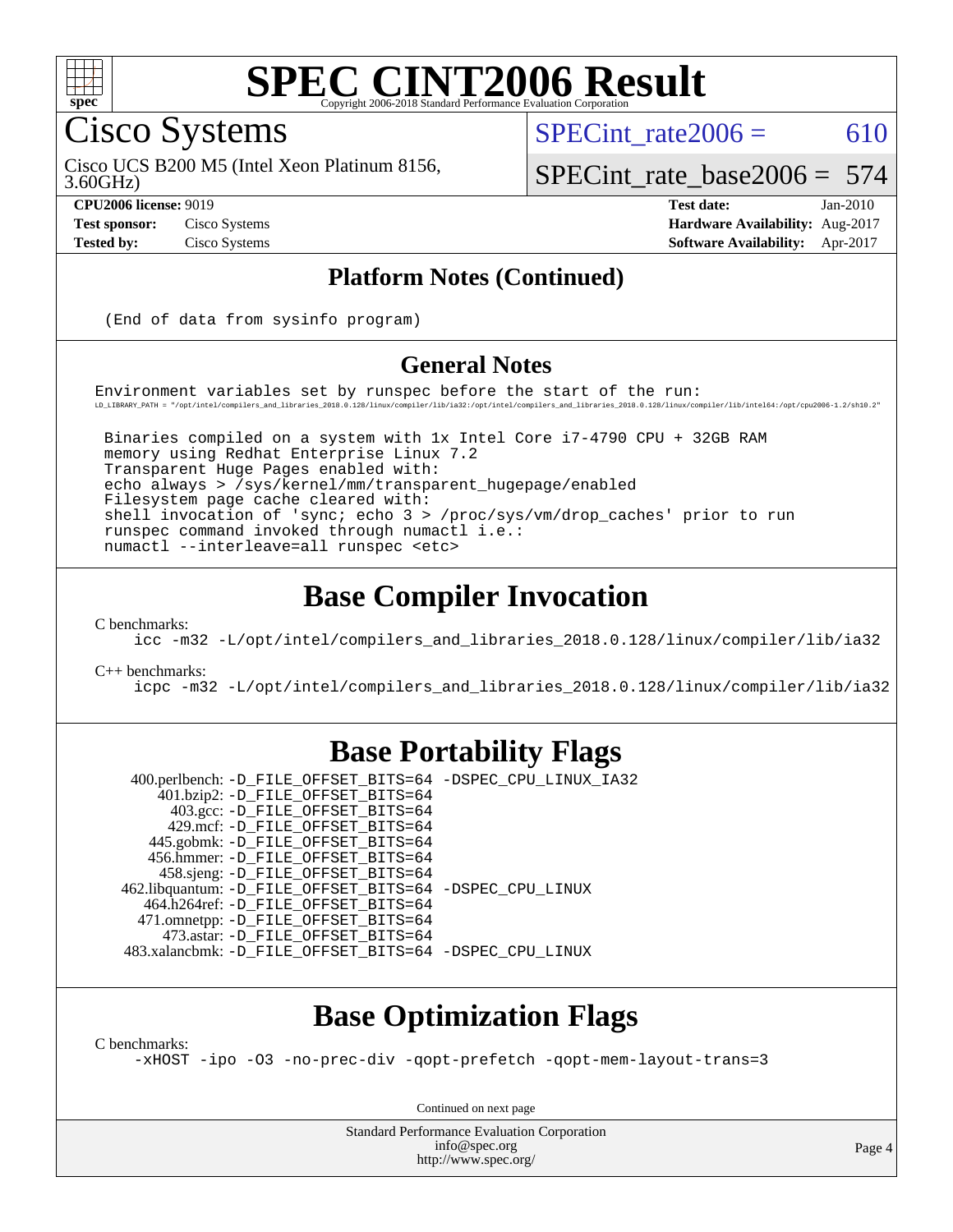

Cisco Systems

3.60GHz) Cisco UCS B200 M5 (Intel Xeon Platinum 8156, SPECint rate $2006 = 610$ 

[SPECint\\_rate\\_base2006 =](http://www.spec.org/auto/cpu2006/Docs/result-fields.html#SPECintratebase2006) 574

**[CPU2006 license:](http://www.spec.org/auto/cpu2006/Docs/result-fields.html#CPU2006license)** 9019 **[Test date:](http://www.spec.org/auto/cpu2006/Docs/result-fields.html#Testdate)** Jan-2010 **[Test sponsor:](http://www.spec.org/auto/cpu2006/Docs/result-fields.html#Testsponsor)** Cisco Systems **[Hardware Availability:](http://www.spec.org/auto/cpu2006/Docs/result-fields.html#HardwareAvailability)** Aug-2017 **[Tested by:](http://www.spec.org/auto/cpu2006/Docs/result-fields.html#Testedby)** Cisco Systems **[Software Availability:](http://www.spec.org/auto/cpu2006/Docs/result-fields.html#SoftwareAvailability)** Apr-2017

### **[Base Optimization Flags \(Continued\)](http://www.spec.org/auto/cpu2006/Docs/result-fields.html#BaseOptimizationFlags)**

[C++ benchmarks:](http://www.spec.org/auto/cpu2006/Docs/result-fields.html#CXXbenchmarks)

[-xHOST](http://www.spec.org/cpu2006/results/res2017q4/cpu2006-20170919-50231.flags.html#user_CXXbase_f-xHost_e62ac3e528d1159ebbc7507f5617393f) [-ipo](http://www.spec.org/cpu2006/results/res2017q4/cpu2006-20170919-50231.flags.html#user_CXXbase_f-ipo) [-O3](http://www.spec.org/cpu2006/results/res2017q4/cpu2006-20170919-50231.flags.html#user_CXXbase_f-O3) [-no-prec-div](http://www.spec.org/cpu2006/results/res2017q4/cpu2006-20170919-50231.flags.html#user_CXXbase_f-no-prec-div) [-qopt-prefetch](http://www.spec.org/cpu2006/results/res2017q4/cpu2006-20170919-50231.flags.html#user_CXXbase_f-qopt-prefetch) [-qopt-mem-layout-trans=3](http://www.spec.org/cpu2006/results/res2017q4/cpu2006-20170919-50231.flags.html#user_CXXbase_f-qopt-mem-layout-trans_170f5be61cd2cedc9b54468c59262d5d) [-Wl,-z,muldefs](http://www.spec.org/cpu2006/results/res2017q4/cpu2006-20170919-50231.flags.html#user_CXXbase_link_force_multiple1_74079c344b956b9658436fd1b6dd3a8a) [-L/home/cpu2006-1.2/sh10.2 -lsmartheap](http://www.spec.org/cpu2006/results/res2017q4/cpu2006-20170919-50231.flags.html#user_CXXbase_SmartHeap_5706a66a2f6a219cbb238ac92a73101d)

#### **[Base Other Flags](http://www.spec.org/auto/cpu2006/Docs/result-fields.html#BaseOtherFlags)**

[C benchmarks](http://www.spec.org/auto/cpu2006/Docs/result-fields.html#Cbenchmarks):

403.gcc: [-Dalloca=\\_alloca](http://www.spec.org/cpu2006/results/res2017q4/cpu2006-20170919-50231.flags.html#b403.gcc_baseEXTRA_CFLAGS_Dalloca_be3056838c12de2578596ca5467af7f3)

### **[Peak Compiler Invocation](http://www.spec.org/auto/cpu2006/Docs/result-fields.html#PeakCompilerInvocation)**

[C benchmarks \(except as noted below\)](http://www.spec.org/auto/cpu2006/Docs/result-fields.html#Cbenchmarksexceptasnotedbelow):

[icc -m32 -L/opt/intel/compilers\\_and\\_libraries\\_2018.0.128/linux/compiler/lib/ia32](http://www.spec.org/cpu2006/results/res2017q4/cpu2006-20170919-50231.flags.html#user_CCpeak_intel_icc_f1cd40e6f144bded1b7a0c3b553250de)

400.perlbench: [icc -m64](http://www.spec.org/cpu2006/results/res2017q4/cpu2006-20170919-50231.flags.html#user_peakCCLD400_perlbench_intel_icc_64bit_bda6cc9af1fdbb0edc3795bac97ada53)

401.bzip2: [icc -m64](http://www.spec.org/cpu2006/results/res2017q4/cpu2006-20170919-50231.flags.html#user_peakCCLD401_bzip2_intel_icc_64bit_bda6cc9af1fdbb0edc3795bac97ada53)

456.hmmer: [icc -m64](http://www.spec.org/cpu2006/results/res2017q4/cpu2006-20170919-50231.flags.html#user_peakCCLD456_hmmer_intel_icc_64bit_bda6cc9af1fdbb0edc3795bac97ada53)

458.sjeng: [icc -m64](http://www.spec.org/cpu2006/results/res2017q4/cpu2006-20170919-50231.flags.html#user_peakCCLD458_sjeng_intel_icc_64bit_bda6cc9af1fdbb0edc3795bac97ada53)

#### [C++ benchmarks:](http://www.spec.org/auto/cpu2006/Docs/result-fields.html#CXXbenchmarks)

[icpc -m32 -L/opt/intel/compilers\\_and\\_libraries\\_2018.0.128/linux/compiler/lib/ia32](http://www.spec.org/cpu2006/results/res2017q4/cpu2006-20170919-50231.flags.html#user_CXXpeak_intel_icpc_1c2a16043037212282641ff86d0d58ab)

#### **[Peak Portability Flags](http://www.spec.org/auto/cpu2006/Docs/result-fields.html#PeakPortabilityFlags)**

 400.perlbench: [-DSPEC\\_CPU\\_LP64](http://www.spec.org/cpu2006/results/res2017q4/cpu2006-20170919-50231.flags.html#b400.perlbench_peakCPORTABILITY_DSPEC_CPU_LP64) [-DSPEC\\_CPU\\_LINUX\\_X64](http://www.spec.org/cpu2006/results/res2017q4/cpu2006-20170919-50231.flags.html#b400.perlbench_peakCPORTABILITY_DSPEC_CPU_LINUX_X64) 401.bzip2: [-DSPEC\\_CPU\\_LP64](http://www.spec.org/cpu2006/results/res2017q4/cpu2006-20170919-50231.flags.html#suite_peakCPORTABILITY401_bzip2_DSPEC_CPU_LP64) 403.gcc: [-D\\_FILE\\_OFFSET\\_BITS=64](http://www.spec.org/cpu2006/results/res2017q4/cpu2006-20170919-50231.flags.html#user_peakPORTABILITY403_gcc_file_offset_bits_64_438cf9856305ebd76870a2c6dc2689ab) 429.mcf: [-D\\_FILE\\_OFFSET\\_BITS=64](http://www.spec.org/cpu2006/results/res2017q4/cpu2006-20170919-50231.flags.html#user_peakPORTABILITY429_mcf_file_offset_bits_64_438cf9856305ebd76870a2c6dc2689ab) 445.gobmk: [-D\\_FILE\\_OFFSET\\_BITS=64](http://www.spec.org/cpu2006/results/res2017q4/cpu2006-20170919-50231.flags.html#user_peakPORTABILITY445_gobmk_file_offset_bits_64_438cf9856305ebd76870a2c6dc2689ab) 456.hmmer: [-DSPEC\\_CPU\\_LP64](http://www.spec.org/cpu2006/results/res2017q4/cpu2006-20170919-50231.flags.html#suite_peakCPORTABILITY456_hmmer_DSPEC_CPU_LP64) 458.sjeng: [-DSPEC\\_CPU\\_LP64](http://www.spec.org/cpu2006/results/res2017q4/cpu2006-20170919-50231.flags.html#suite_peakCPORTABILITY458_sjeng_DSPEC_CPU_LP64) 462.libquantum: [-D\\_FILE\\_OFFSET\\_BITS=64](http://www.spec.org/cpu2006/results/res2017q4/cpu2006-20170919-50231.flags.html#user_peakPORTABILITY462_libquantum_file_offset_bits_64_438cf9856305ebd76870a2c6dc2689ab) [-DSPEC\\_CPU\\_LINUX](http://www.spec.org/cpu2006/results/res2017q4/cpu2006-20170919-50231.flags.html#b462.libquantum_peakCPORTABILITY_DSPEC_CPU_LINUX) 464.h264ref: [-D\\_FILE\\_OFFSET\\_BITS=64](http://www.spec.org/cpu2006/results/res2017q4/cpu2006-20170919-50231.flags.html#user_peakPORTABILITY464_h264ref_file_offset_bits_64_438cf9856305ebd76870a2c6dc2689ab) 471.omnetpp: [-D\\_FILE\\_OFFSET\\_BITS=64](http://www.spec.org/cpu2006/results/res2017q4/cpu2006-20170919-50231.flags.html#user_peakPORTABILITY471_omnetpp_file_offset_bits_64_438cf9856305ebd76870a2c6dc2689ab) 473.astar: [-D\\_FILE\\_OFFSET\\_BITS=64](http://www.spec.org/cpu2006/results/res2017q4/cpu2006-20170919-50231.flags.html#user_peakPORTABILITY473_astar_file_offset_bits_64_438cf9856305ebd76870a2c6dc2689ab) 483.xalancbmk: [-D\\_FILE\\_OFFSET\\_BITS=64](http://www.spec.org/cpu2006/results/res2017q4/cpu2006-20170919-50231.flags.html#user_peakPORTABILITY483_xalancbmk_file_offset_bits_64_438cf9856305ebd76870a2c6dc2689ab) [-DSPEC\\_CPU\\_LINUX](http://www.spec.org/cpu2006/results/res2017q4/cpu2006-20170919-50231.flags.html#b483.xalancbmk_peakCXXPORTABILITY_DSPEC_CPU_LINUX)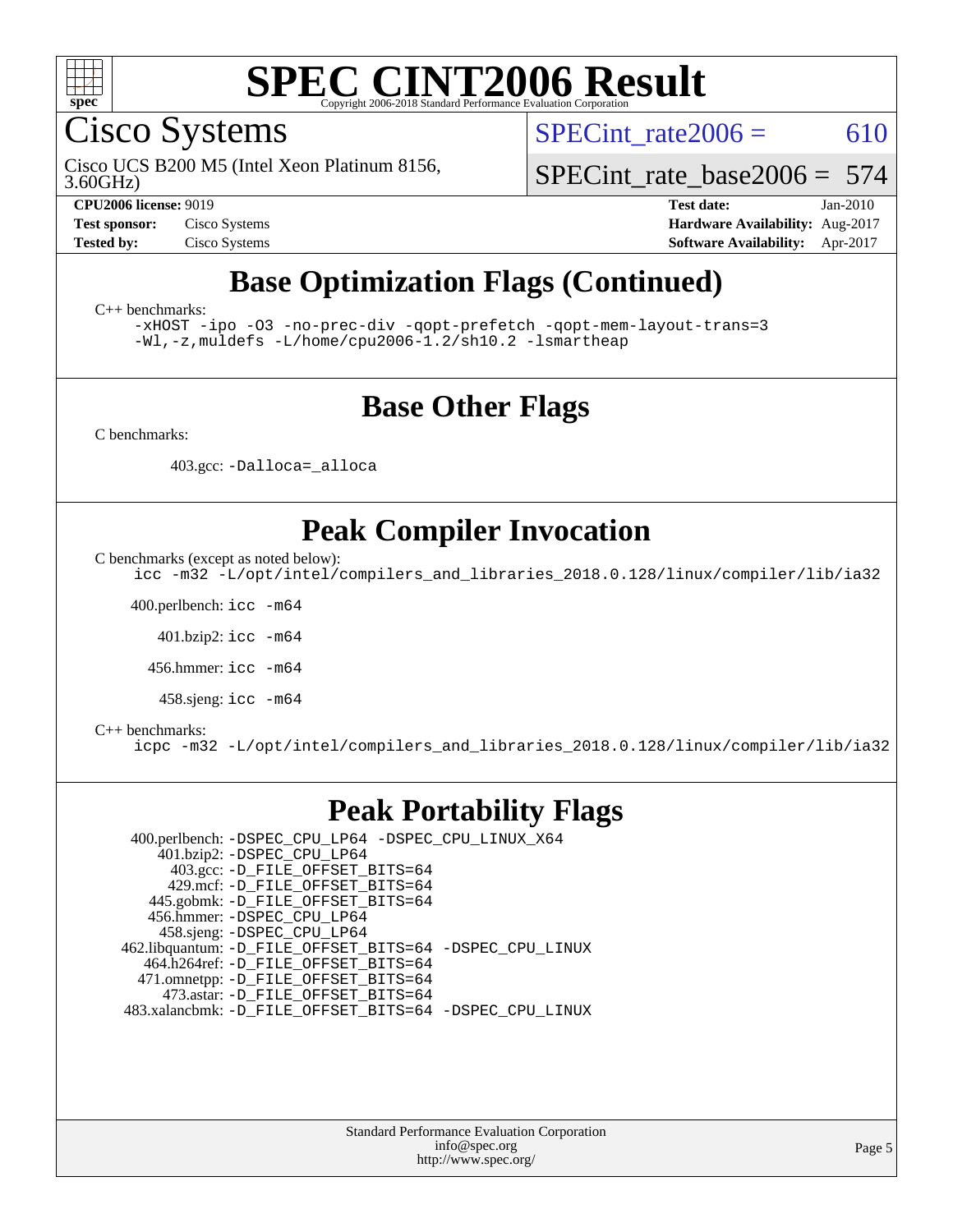

Cisco Systems

SPECint rate $2006 = 610$ 

3.60GHz) Cisco UCS B200 M5 (Intel Xeon Platinum 8156,

SPECint rate base  $2006 = 574$ 

**[Hardware Availability:](http://www.spec.org/auto/cpu2006/Docs/result-fields.html#HardwareAvailability)** Aug-2017 **[Software Availability:](http://www.spec.org/auto/cpu2006/Docs/result-fields.html#SoftwareAvailability)** Apr-2017

**[CPU2006 license:](http://www.spec.org/auto/cpu2006/Docs/result-fields.html#CPU2006license)** 9019 **[Test date:](http://www.spec.org/auto/cpu2006/Docs/result-fields.html#Testdate)** Jan-2010

| <b>Test sponsor:</b> | Cisco Systems |
|----------------------|---------------|
| Tested by:           | Cisco Systems |

### **[Peak Optimization Flags](http://www.spec.org/auto/cpu2006/Docs/result-fields.html#PeakOptimizationFlags)**

[C benchmarks](http://www.spec.org/auto/cpu2006/Docs/result-fields.html#Cbenchmarks):

 400.perlbench: [-prof-gen](http://www.spec.org/cpu2006/results/res2017q4/cpu2006-20170919-50231.flags.html#user_peakPASS1_CFLAGSPASS1_LDCFLAGS400_perlbench_prof_gen_e43856698f6ca7b7e442dfd80e94a8fc)(pass 1) [-prof-use](http://www.spec.org/cpu2006/results/res2017q4/cpu2006-20170919-50231.flags.html#user_peakPASS2_CFLAGSPASS2_LDCFLAGS400_perlbench_prof_use_bccf7792157ff70d64e32fe3e1250b55)(pass 2) [-xHOST](http://www.spec.org/cpu2006/results/res2017q4/cpu2006-20170919-50231.flags.html#user_peakPASS2_CFLAGSPASS2_LDCFLAGS400_perlbench_f-xHost_e62ac3e528d1159ebbc7507f5617393f)(pass 2)  $-par-num-threads=1(pass 1) -ipo(pass 2) -O3(pass 2)$  $-par-num-threads=1(pass 1) -ipo(pass 2) -O3(pass 2)$  $-par-num-threads=1(pass 1) -ipo(pass 2) -O3(pass 2)$  $-par-num-threads=1(pass 1) -ipo(pass 2) -O3(pass 2)$  $-par-num-threads=1(pass 1) -ipo(pass 2) -O3(pass 2)$  $-par-num-threads=1(pass 1) -ipo(pass 2) -O3(pass 2)$ [-no-prec-div](http://www.spec.org/cpu2006/results/res2017q4/cpu2006-20170919-50231.flags.html#user_peakPASS2_CFLAGSPASS2_LDCFLAGS400_perlbench_f-no-prec-div)(pass 2) [-auto-ilp32](http://www.spec.org/cpu2006/results/res2017q4/cpu2006-20170919-50231.flags.html#user_peakCOPTIMIZE400_perlbench_f-auto-ilp32) [-qopt-mem-layout-trans=3](http://www.spec.org/cpu2006/results/res2017q4/cpu2006-20170919-50231.flags.html#user_peakCOPTIMIZE400_perlbench_f-qopt-mem-layout-trans_170f5be61cd2cedc9b54468c59262d5d) 401.bzip2: [-prof-gen](http://www.spec.org/cpu2006/results/res2017q4/cpu2006-20170919-50231.flags.html#user_peakPASS1_CFLAGSPASS1_LDCFLAGS401_bzip2_prof_gen_e43856698f6ca7b7e442dfd80e94a8fc)(pass 1) [-prof-use](http://www.spec.org/cpu2006/results/res2017q4/cpu2006-20170919-50231.flags.html#user_peakPASS2_CFLAGSPASS2_LDCFLAGS401_bzip2_prof_use_bccf7792157ff70d64e32fe3e1250b55)(pass 2) [-xHOST](http://www.spec.org/cpu2006/results/res2017q4/cpu2006-20170919-50231.flags.html#user_peakPASS2_CFLAGSPASS2_LDCFLAGS401_bzip2_f-xHost_e62ac3e528d1159ebbc7507f5617393f)(pass 2)  $-par-num-threads=1(pass 1) -ipo(pass 2) -O3(pass 2)$  $-par-num-threads=1(pass 1) -ipo(pass 2) -O3(pass 2)$  $-par-num-threads=1(pass 1) -ipo(pass 2) -O3(pass 2)$  $-par-num-threads=1(pass 1) -ipo(pass 2) -O3(pass 2)$  $-par-num-threads=1(pass 1) -ipo(pass 2) -O3(pass 2)$  $-par-num-threads=1(pass 1) -ipo(pass 2) -O3(pass 2)$ [-no-prec-div](http://www.spec.org/cpu2006/results/res2017q4/cpu2006-20170919-50231.flags.html#user_peakPASS2_CFLAGSPASS2_LDCFLAGS401_bzip2_f-no-prec-div)(pass 2) [-qopt-prefetch](http://www.spec.org/cpu2006/results/res2017q4/cpu2006-20170919-50231.flags.html#user_peakCOPTIMIZE401_bzip2_f-qopt-prefetch) [-auto-ilp32](http://www.spec.org/cpu2006/results/res2017q4/cpu2006-20170919-50231.flags.html#user_peakCOPTIMIZE401_bzip2_f-auto-ilp32) [-qopt-mem-layout-trans=3](http://www.spec.org/cpu2006/results/res2017q4/cpu2006-20170919-50231.flags.html#user_peakCOPTIMIZE401_bzip2_f-qopt-mem-layout-trans_170f5be61cd2cedc9b54468c59262d5d) 403.gcc: [-xHOST](http://www.spec.org/cpu2006/results/res2017q4/cpu2006-20170919-50231.flags.html#user_peakOPTIMIZE403_gcc_f-xHost_e62ac3e528d1159ebbc7507f5617393f) [-ipo](http://www.spec.org/cpu2006/results/res2017q4/cpu2006-20170919-50231.flags.html#user_peakOPTIMIZE403_gcc_f-ipo) [-O3](http://www.spec.org/cpu2006/results/res2017q4/cpu2006-20170919-50231.flags.html#user_peakOPTIMIZE403_gcc_f-O3) [-no-prec-div](http://www.spec.org/cpu2006/results/res2017q4/cpu2006-20170919-50231.flags.html#user_peakOPTIMIZE403_gcc_f-no-prec-div) [-qopt-mem-layout-trans=3](http://www.spec.org/cpu2006/results/res2017q4/cpu2006-20170919-50231.flags.html#user_peakCOPTIMIZE403_gcc_f-qopt-mem-layout-trans_170f5be61cd2cedc9b54468c59262d5d)  $429$ .mcf: basepeak = yes 445.gobmk: [-prof-gen](http://www.spec.org/cpu2006/results/res2017q4/cpu2006-20170919-50231.flags.html#user_peakPASS1_CFLAGSPASS1_LDCFLAGS445_gobmk_prof_gen_e43856698f6ca7b7e442dfd80e94a8fc)(pass 1) [-prof-use](http://www.spec.org/cpu2006/results/res2017q4/cpu2006-20170919-50231.flags.html#user_peakPASS2_CFLAGSPASS2_LDCFLAGSPASS2_LDFLAGS445_gobmk_prof_use_bccf7792157ff70d64e32fe3e1250b55)(pass 2) [-xHOST](http://www.spec.org/cpu2006/results/res2017q4/cpu2006-20170919-50231.flags.html#user_peakPASS2_CFLAGSPASS2_LDCFLAGSPASS2_LDFLAGS445_gobmk_f-xHost_e62ac3e528d1159ebbc7507f5617393f)(pass 2)  $-par-num-threads=1(pass 1) -ipo(pass 2) -O3(pass 2)$  $-par-num-threads=1(pass 1) -ipo(pass 2) -O3(pass 2)$  $-par-num-threads=1(pass 1) -ipo(pass 2) -O3(pass 2)$  $-par-num-threads=1(pass 1) -ipo(pass 2) -O3(pass 2)$  $-par-num-threads=1(pass 1) -ipo(pass 2) -O3(pass 2)$  $-par-num-threads=1(pass 1) -ipo(pass 2) -O3(pass 2)$ [-no-prec-div](http://www.spec.org/cpu2006/results/res2017q4/cpu2006-20170919-50231.flags.html#user_peakPASS2_LDCFLAGS445_gobmk_f-no-prec-div)(pass 2) [-qopt-mem-layout-trans=3](http://www.spec.org/cpu2006/results/res2017q4/cpu2006-20170919-50231.flags.html#user_peakCOPTIMIZE445_gobmk_f-qopt-mem-layout-trans_170f5be61cd2cedc9b54468c59262d5d) 456.hmmer: [-xHOST](http://www.spec.org/cpu2006/results/res2017q4/cpu2006-20170919-50231.flags.html#user_peakOPTIMIZE456_hmmer_f-xHost_e62ac3e528d1159ebbc7507f5617393f) [-ipo](http://www.spec.org/cpu2006/results/res2017q4/cpu2006-20170919-50231.flags.html#user_peakOPTIMIZE456_hmmer_f-ipo) [-O3](http://www.spec.org/cpu2006/results/res2017q4/cpu2006-20170919-50231.flags.html#user_peakOPTIMIZE456_hmmer_f-O3) [-no-prec-div](http://www.spec.org/cpu2006/results/res2017q4/cpu2006-20170919-50231.flags.html#user_peakOPTIMIZE456_hmmer_f-no-prec-div) [-unroll2](http://www.spec.org/cpu2006/results/res2017q4/cpu2006-20170919-50231.flags.html#user_peakCOPTIMIZE456_hmmer_f-unroll_784dae83bebfb236979b41d2422d7ec2) [-auto-ilp32](http://www.spec.org/cpu2006/results/res2017q4/cpu2006-20170919-50231.flags.html#user_peakCOPTIMIZE456_hmmer_f-auto-ilp32) [-qopt-mem-layout-trans=3](http://www.spec.org/cpu2006/results/res2017q4/cpu2006-20170919-50231.flags.html#user_peakCOPTIMIZE456_hmmer_f-qopt-mem-layout-trans_170f5be61cd2cedc9b54468c59262d5d) 458.sjeng: [-prof-gen](http://www.spec.org/cpu2006/results/res2017q4/cpu2006-20170919-50231.flags.html#user_peakPASS1_CFLAGSPASS1_LDCFLAGS458_sjeng_prof_gen_e43856698f6ca7b7e442dfd80e94a8fc)(pass 1) [-prof-use](http://www.spec.org/cpu2006/results/res2017q4/cpu2006-20170919-50231.flags.html#user_peakPASS2_CFLAGSPASS2_LDCFLAGS458_sjeng_prof_use_bccf7792157ff70d64e32fe3e1250b55)(pass 2) [-xHOST](http://www.spec.org/cpu2006/results/res2017q4/cpu2006-20170919-50231.flags.html#user_peakPASS2_CFLAGSPASS2_LDCFLAGS458_sjeng_f-xHost_e62ac3e528d1159ebbc7507f5617393f)(pass 2)  $-par-num-threads=1(pass 1) -ipo(pass 2) -O3(pass 2)$  $-par-num-threads=1(pass 1) -ipo(pass 2) -O3(pass 2)$  $-par-num-threads=1(pass 1) -ipo(pass 2) -O3(pass 2)$  $-par-num-threads=1(pass 1) -ipo(pass 2) -O3(pass 2)$  $-par-num-threads=1(pass 1) -ipo(pass 2) -O3(pass 2)$  $-par-num-threads=1(pass 1) -ipo(pass 2) -O3(pass 2)$ [-no-prec-div](http://www.spec.org/cpu2006/results/res2017q4/cpu2006-20170919-50231.flags.html#user_peakPASS2_CFLAGSPASS2_LDCFLAGS458_sjeng_f-no-prec-div)(pass 2) [-unroll4](http://www.spec.org/cpu2006/results/res2017q4/cpu2006-20170919-50231.flags.html#user_peakCOPTIMIZE458_sjeng_f-unroll_4e5e4ed65b7fd20bdcd365bec371b81f) [-auto-ilp32](http://www.spec.org/cpu2006/results/res2017q4/cpu2006-20170919-50231.flags.html#user_peakCOPTIMIZE458_sjeng_f-auto-ilp32) [-qopt-mem-layout-trans=3](http://www.spec.org/cpu2006/results/res2017q4/cpu2006-20170919-50231.flags.html#user_peakCOPTIMIZE458_sjeng_f-qopt-mem-layout-trans_170f5be61cd2cedc9b54468c59262d5d)  $462$ .libquantum: basepeak = yes 464.h264ref: [-prof-gen](http://www.spec.org/cpu2006/results/res2017q4/cpu2006-20170919-50231.flags.html#user_peakPASS1_CFLAGSPASS1_LDCFLAGS464_h264ref_prof_gen_e43856698f6ca7b7e442dfd80e94a8fc)(pass 1) [-prof-use](http://www.spec.org/cpu2006/results/res2017q4/cpu2006-20170919-50231.flags.html#user_peakPASS2_CFLAGSPASS2_LDCFLAGS464_h264ref_prof_use_bccf7792157ff70d64e32fe3e1250b55)(pass 2) [-xHOST](http://www.spec.org/cpu2006/results/res2017q4/cpu2006-20170919-50231.flags.html#user_peakPASS2_CFLAGSPASS2_LDCFLAGS464_h264ref_f-xHost_e62ac3e528d1159ebbc7507f5617393f)(pass 2)  $-par-num-threads=1(pass 1) -ipo(pass 2) -O3(pass 2)$  $-par-num-threads=1(pass 1) -ipo(pass 2) -O3(pass 2)$  $-par-num-threads=1(pass 1) -ipo(pass 2) -O3(pass 2)$  $-par-num-threads=1(pass 1) -ipo(pass 2) -O3(pass 2)$  $-par-num-threads=1(pass 1) -ipo(pass 2) -O3(pass 2)$  $-par-num-threads=1(pass 1) -ipo(pass 2) -O3(pass 2)$ [-no-prec-div](http://www.spec.org/cpu2006/results/res2017q4/cpu2006-20170919-50231.flags.html#user_peakPASS2_CFLAGSPASS2_LDCFLAGS464_h264ref_f-no-prec-div)(pass 2) [-unroll2](http://www.spec.org/cpu2006/results/res2017q4/cpu2006-20170919-50231.flags.html#user_peakCOPTIMIZE464_h264ref_f-unroll_784dae83bebfb236979b41d2422d7ec2) [-qopt-mem-layout-trans=3](http://www.spec.org/cpu2006/results/res2017q4/cpu2006-20170919-50231.flags.html#user_peakCOPTIMIZE464_h264ref_f-qopt-mem-layout-trans_170f5be61cd2cedc9b54468c59262d5d) [C++ benchmarks:](http://www.spec.org/auto/cpu2006/Docs/result-fields.html#CXXbenchmarks) 471.omnetpp: [-prof-gen](http://www.spec.org/cpu2006/results/res2017q4/cpu2006-20170919-50231.flags.html#user_peakPASS1_CXXFLAGSPASS1_LDCXXFLAGS471_omnetpp_prof_gen_e43856698f6ca7b7e442dfd80e94a8fc)(pass 1) [-prof-use](http://www.spec.org/cpu2006/results/res2017q4/cpu2006-20170919-50231.flags.html#user_peakPASS2_CXXFLAGSPASS2_LDCXXFLAGS471_omnetpp_prof_use_bccf7792157ff70d64e32fe3e1250b55)(pass 2) [-xHOST](http://www.spec.org/cpu2006/results/res2017q4/cpu2006-20170919-50231.flags.html#user_peakPASS2_CXXFLAGSPASS2_LDCXXFLAGS471_omnetpp_f-xHost_e62ac3e528d1159ebbc7507f5617393f)(pass 2)  $-par-num-threads=1(pass 1) -ipo(pass 2) -O3(pass 2)$  $-par-num-threads=1(pass 1) -ipo(pass 2) -O3(pass 2)$  $-par-num-threads=1(pass 1) -ipo(pass 2) -O3(pass 2)$  $-par-num-threads=1(pass 1) -ipo(pass 2) -O3(pass 2)$  $-par-num-threads=1(pass 1) -ipo(pass 2) -O3(pass 2)$  $-par-num-threads=1(pass 1) -ipo(pass 2) -O3(pass 2)$ [-no-prec-div](http://www.spec.org/cpu2006/results/res2017q4/cpu2006-20170919-50231.flags.html#user_peakPASS2_CXXFLAGSPASS2_LDCXXFLAGS471_omnetpp_f-no-prec-div)(pass 2) [-qopt-ra-region-strategy=block](http://www.spec.org/cpu2006/results/res2017q4/cpu2006-20170919-50231.flags.html#user_peakCXXOPTIMIZE471_omnetpp_f-qopt-ra-region-strategy_430aa8f7c220cbde92ae827fa8d9be32)  [-qopt-mem-layout-trans=3](http://www.spec.org/cpu2006/results/res2017q4/cpu2006-20170919-50231.flags.html#user_peakCXXOPTIMIZE471_omnetpp_f-qopt-mem-layout-trans_170f5be61cd2cedc9b54468c59262d5d) [-Wl,-z,muldefs](http://www.spec.org/cpu2006/results/res2017q4/cpu2006-20170919-50231.flags.html#user_peakEXTRA_LDFLAGS471_omnetpp_link_force_multiple1_74079c344b956b9658436fd1b6dd3a8a) [-L/home/cpu2006-1.2/sh10.2 -lsmartheap](http://www.spec.org/cpu2006/results/res2017q4/cpu2006-20170919-50231.flags.html#user_peakEXTRA_LIBS471_omnetpp_SmartHeap_5706a66a2f6a219cbb238ac92a73101d)  $473$ .astar: basepeak = yes  $483.xalanchmk: basepeak = yes$